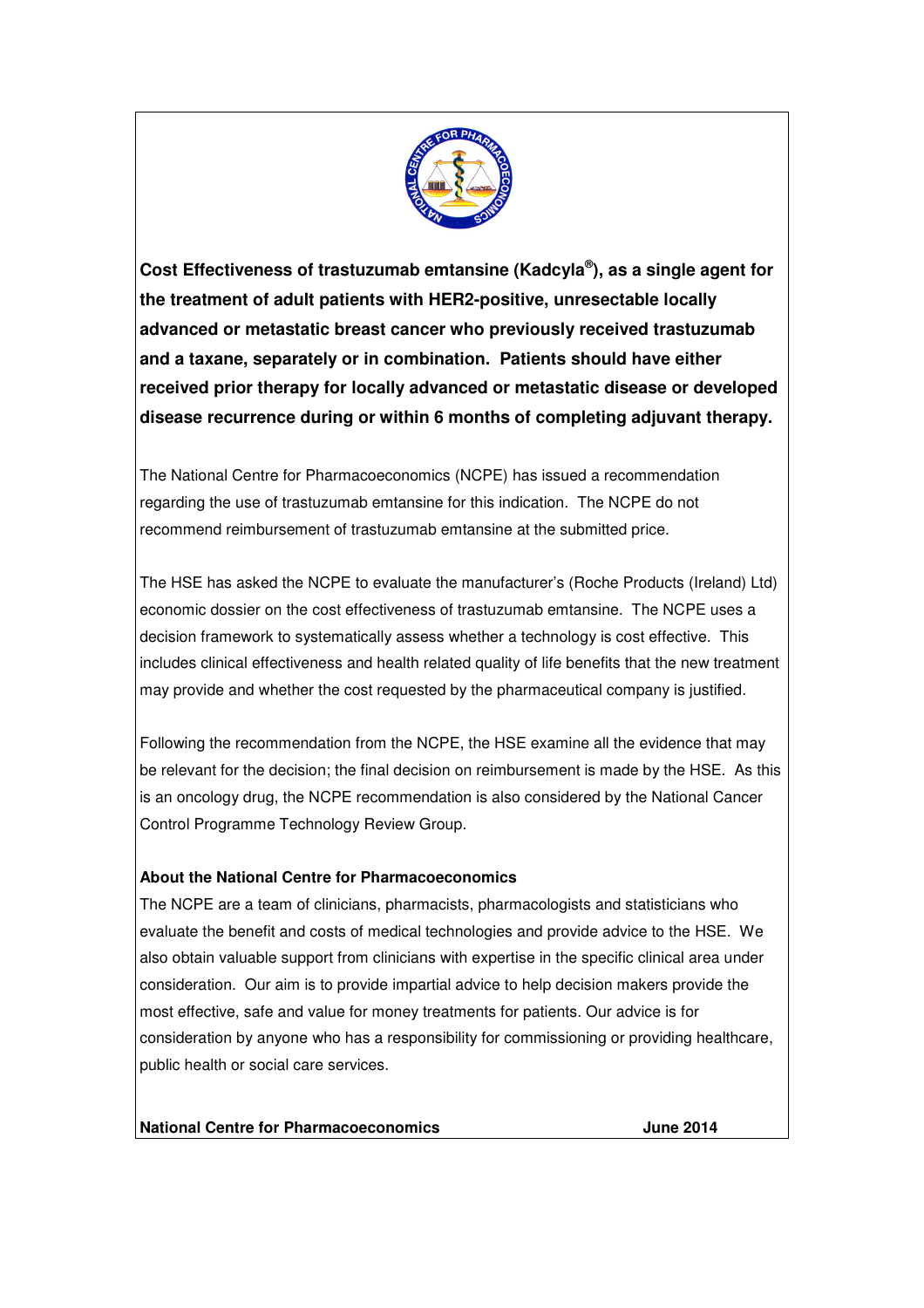**Cost Effectiveness of trastuzumab emtansine (Kadcyla ® ), as a single agent for the treatment of adult patients with HER2-positive, unresectable locally advanced or metastatic breast cancer who previously received trastuzumab and a taxane, separately or in combination. Patients should have either received prior therapy for locally advanced or metastatic disease or developed disease recurrence during or within 6 months of completing adjuvant therapy.**

Trastuzumab-emtansine is an antibody drug conjugate incorporating the human epidermal growth factor receptor 2 (HER2)-targeted antitumor properties of trastuzumab with the cytotoxic activity of the microtubule-inhibitory agent DM1.

In February 2014, Roche Products (Ireland) Ltd submitted an economic evaluation to the National Centre for Pharmacoeconomics (NCPE) on the cost effectiveness of trastuzumab emtansine for this indication. The evaluation uses an Area under the Curve model with three health states: 'Progression Free Survival', 'Progression' and 'Death'. The model has a 15 year time horizon; costs and consequences are discounted at 5%. The Company identified the following comparators, in order of most commonly used (via market research):

- Trastuzumab + chemotherapy (assumed to be docetaxel)
- Lapatinib + capecitabine
- Trastuzumab + lapatinib
- Trastuzumab + capecitabine
- Capecitabine monotherapy

The clinical evidence for trastuzumab emtansine originates from the EMILIA randomised controlled trial which compares trastuzumab emtansine to lapatinib + capecitabine<sup>[1]</sup>. Exclusion criteria included prior treatment with lapatinib or capecitabine; there is no data available on the effectiveness of trastuzumab emtansine in patients who have received either drug.

For the economic model, extrapolation beyond the trial follow-up period was performed on the progression free survival and overall survival data by fitting the best fit parametric curves to the empirical Kaplan-Meier estimates. The model was developed using investigator assessed progression free survival; this data will be more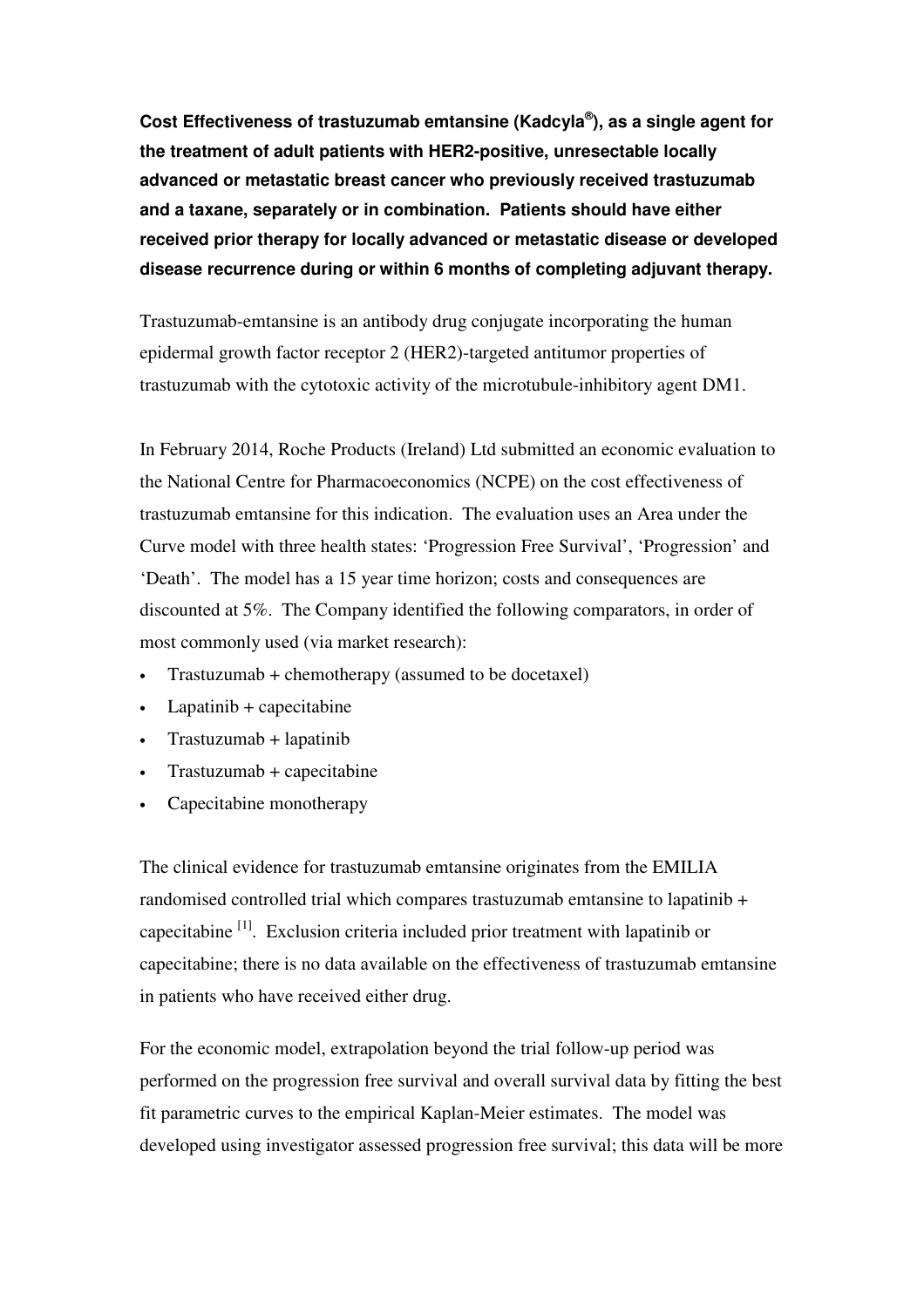liable to bias than the independently assessed progression free survival data. This will introduce uncertainty into the economic evaluation.

The primary comparator is trastuzumab + chemotherapy. The Review Group has concerns that no direct or indirect evidence compares trastuzumab emtansine to this primary comparator. A network meta-analysis was conducted to assess the efficacy of trastuzumab emtansine against trastuzumab + capecitabine and capecitabine monotherapy. The progression free survival and overall survival curves for trastuzumab + capecitabine are assumed to be a proxy for trastuzumab + chemotherapy and trastuzumab + lapatinib. No clinical data has been presented to support this assumption.

Adverse event rates for input into the economic model were not derived from the network meta-analysis. Adverse events costs for all the indirect comparison arms were assumed to be the same as for the lapatinib + capecitabine arm of the EMILIA trial. Utility values were derived from the literature. Trastuzumab + capecitabine progression free survival utility values were assumed to be a proxy for the trastuzumab + chemotherapy and trastuzumab + lapatinib progression free survival utility values.

In this summary we report the results of the cost-effectiveness analyses of trastuzumab emtansine compared to the primary and secondary comparators. The deterministic incremental costs effectiveness ratios (ICERs) were  $E$ 82,683/QALY (vs. trastuzumab + chemotherapy) and  $E149,838/QALY$  (vs. lapatinib + capecitabine). These basecase analyses assume an average patient weight of 70kg. However, there is some evidence to support an average weight of 73kg in a local cohort of female patients with breast cancer. The ICERs increase to  $\epsilon$ 123,780/QALY (vs. trastuzumab + chemotherapy) and  $\epsilon$ 224,620/QALY (vs. lapatinib + capecitabine) when this average weight is assumed.

Deterministic sensitivity analyses indicate that the ICERs are particularly sensitive to a number of other parameter changes: the utility value attached to the progression free survival Health States, the hazard ratio applied to the overall survival curves, the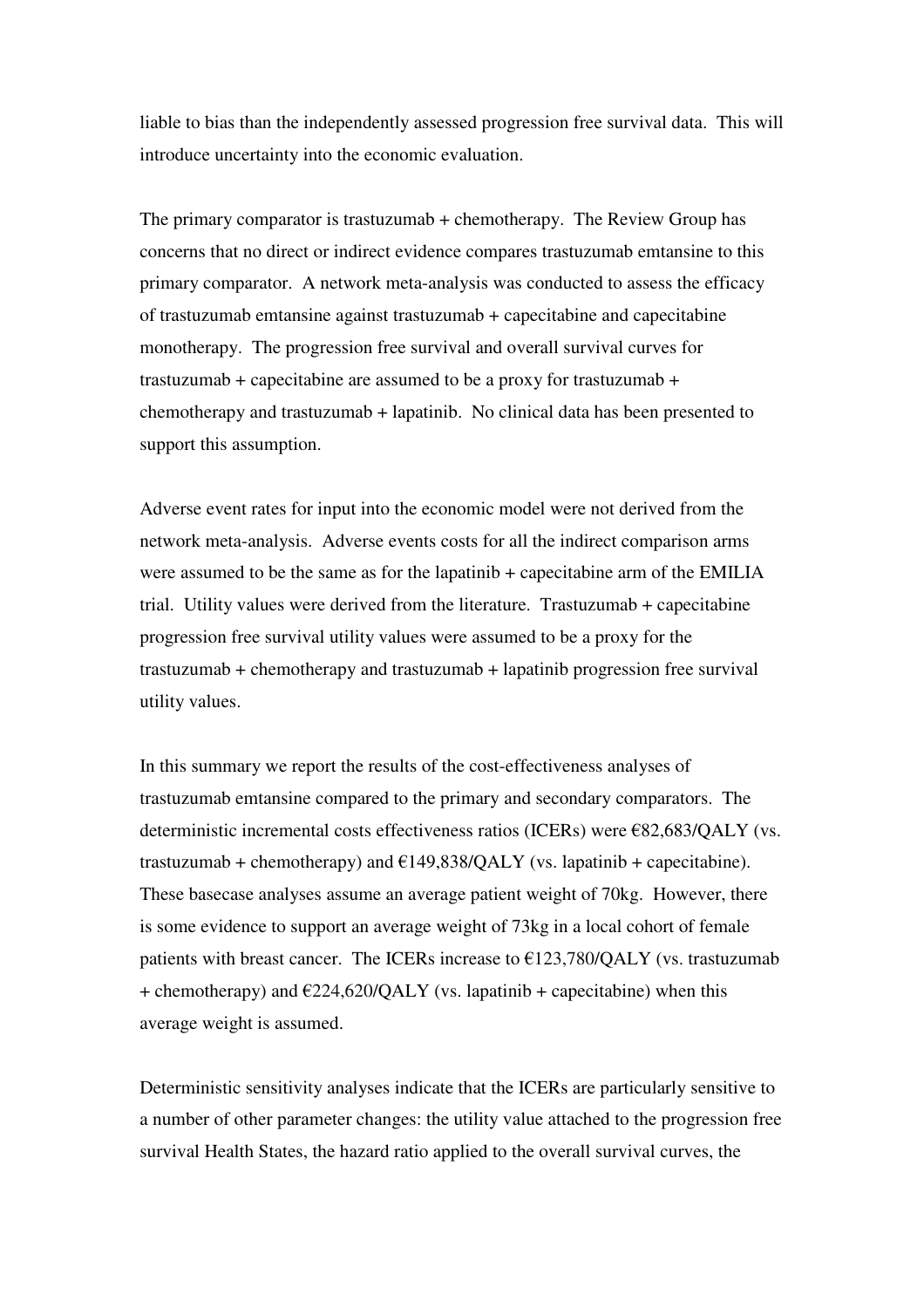parametric model chosen to extrapolate the empirical survival data and the time horizon of the economic model.

The probabilistic sensitivity analysis (PSA) (assumes an average patient weight of 70kg) indicates that the probability of trastuzumab emtansine being cost effective at  $645,000/QALY$  is 1% vs. trastuzumab + chemotherapy and 0% vs. lapatinib + capecitabine. Probabilities versus the other comparators are also low. We note that the probabilistic ICERs (which take into account some decision uncertainty) are higher than the deterministic ICERs,  $\epsilon$ 98,809/QALY (vs. trastuzumab + 'chemotherapy' and  $E162,938/QALY$  (vs. lapatinib + capecitabine). Since probabilistic ICERs take some decision uncertainty into account they are likely to be more realistic than the deterministic ICERs.

The Company estimate that the 5 year cumulative gross budget impact will be in the region of  $E19.74$  million. The 5 year net budget impact is estimated to be about  $£11.54$  million. This budget impact assumes that the total number of patients treated with trastuzumab emtansine will fall annually over the 5 year period. It also assumes an average patient weight of about 72kg. In reality the budget impact may be higher; it is sensitive to the assumption that the total number of patients will fall annually and to the assumed average patient weight.

The NCPE Review Group concludes that, at the current price, trastuzumab emtansine is not cost effective for this indication. The primary comparator (according to market research) is trastuzumab + chemotherapy. The main areas of concern are that the clinical and utility data were derived by assuming that trastuzumab + capecitabine is a proxy for trastuzumab + chemotherapy. For AE costs, lapatinib + capecitabine is assumed to be a proxy for trastuzumab + chemotherapy. Neither assumption is supported by clinical evidence. The NCPE Review Group believes that the ICER (vs. trastuzumab + chemotherapy) is associated with a high degree of uncertainty.

Of note, it has been highlighted, by both the U.S. Food and Drug Administration and the European Medicines Agency, that there exists a risk of potential medication errors resulting from name similarity between trastuzumab and trastuzumab emtansine.